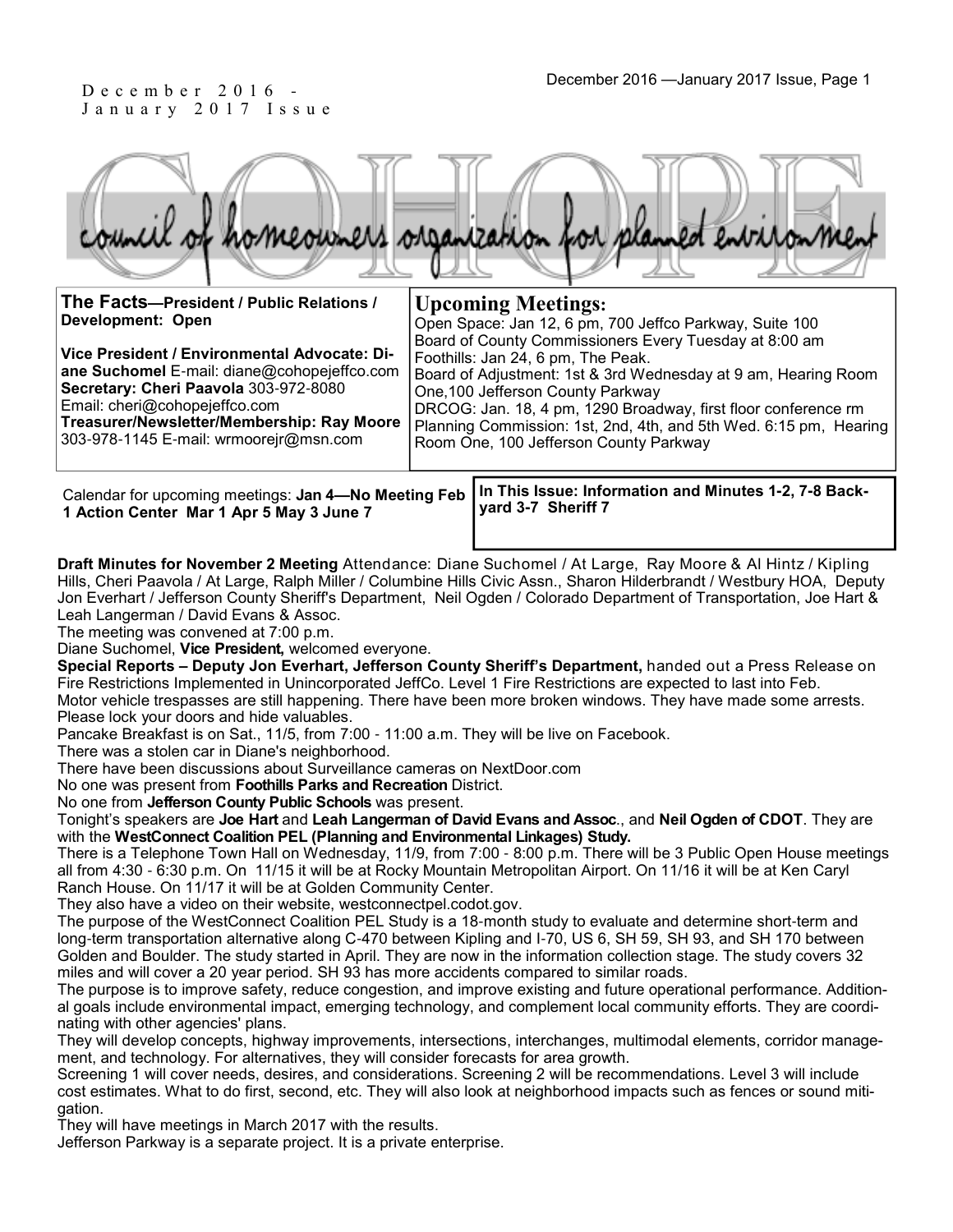What would be the maximum number of lanes on C-470 around Morrison? Perhaps 1 more lane each way. All expansions will depend on the surrounding area. Golden has requested that the expansion not go beyond 6 lanes until a certain traffic threshold is reached.

Is additional lighting being considered? No at this point. But they are open to suggestions. It may be covered under safety issues.

Will it be a public or private road? All options will be considered.

When will work begin? That has not been determined. The study will be done next year. An environmental study should take about a year. Design would take 1 - 1 1/2 years. Getting the right of way should take 1/2 - 1 year. Construction would take 2 years. All together about 5 years to start Phase 1. Although they could start interim projects in 3 years. About toll lanes, they are usually separated from free lanes by a solid white line. A driver can cross at broken lines. So if someone has been going fast on the toll lane and then needs to exit, they need to try to cross over the regular lanes. This can be an issue and can be a source of road rage.

Contacts for Joe Hart is 720-225-4621 or jhart@deainc.com. Leah Langerman is 720-225-4651 or llanger-

man@deainc.com. Neil Ogden is 720-497-6928 or neil.ogden@state.co.us.

**Reports from Officers** Roll Call was taken. We had 6 members present and we did not have a quorum. We do not have a President.

**Ray Moore, Treasurer,** was present. We have \$1,769.45.

**Cheri Paavola, Secretary,** was present. The Minutes for Oct. and Nov. will be in the next newsletter.

**Diane Suchomel, Vice President,** was present.

RTD has delayed splitting Route 100. They want to eliminate route 116.

Meetings on the remodel of Columbine Library will be Nov. 12 from 10:00 a.m. to noon and Nov 19 from 1:00 to 3:00 p.m. The remodel will begin in the spring.

For Liquor Licenses: Arrow Discount at Bowles and Wadsworth are asking for a tasting permit and a change of license is for 7444 W. Chatfield.

There was a community meeting on 5188 S. Nelson St. to rezone the property from agriculture to residential. Also rezoning in Willow Springs, west of the hogback.

There is information on the Flood Plain work for Blue Heron Park at 5518 S. Quail St. on the website.

Deer Creek Golf Course wants to rezone 90 acres for building houses. They will move the golf holes.

**Old Business** The position of President for COHOPE is still open.

**New Business** None.

**Announcements** Our Dec. meeting will be a Pot Luck at the Jefferson County Sheriff's Department at the South Precinct (our normal meeting place). COHOPE will provide sandwiches and drinks.

Pat Miller had a stroke. She has been going to rehab and thinks the place is wonderful! She has suggested that they be a future speaker. It is South Health on Mineral between Broadway and Santa Fe.

You can borrow a Culture Pass Event at the library.

We adjourned at 8:08 p.m.

*(The December pot luck was cancelled due to the weather. The officers felt with the very cold and snowy forecast the attendance would be low and it would be dangerous for people to be out late.)*

| <b>COHOPE Treasury Activity: December 2016</b> | <b>W R Moore, Treasurer</b> |         |
|------------------------------------------------|-----------------------------|---------|
| <b>Beginning Balance December 7, 2016</b>      |                             | 1769.45 |
| <b>Deposits</b>                                |                             | 0.00    |
| Withdrawals                                    |                             | 31.83   |
| Dec Newsletter 5.64                            |                             |         |
| Website fee 26.19                              |                             |         |
| <b>Ending Balance January 4, 2017</b>          |                             | 1737.62 |

**2017 Dates for Shots for Tots and Teens in Arvada, CO**—Jefferson County Public Health's (JCPH) Immunization and Emergency Preparedness Programs are partnering with the Arvada Fire Department and the Colorado Children's Immunization Coalition to provide Shots For Tots and Teens, community-based immunization clinics for children and adolescents, here in Jefferson County. Shots for Tots and Teens' goal is to make sure every child receives the immunizations needed to keep them healthy.

The program offers low- and no-cost Saturday immunization clinics throughout the year in Aurora, Denver, and Arvada with the help of experienced immunization public health nurses, fire medics, paramedics, health care and community volunteers. Each clinic also offers fun activities for kids, including fire engine and ambulance tours.

All recommended immunizations are available for children ages birth through 18 years. No appointment is necessary, and clients are served on a first come, first serve basis. Parents or legal guardians must be present for minors and are urged to bring immunization records to each visit. During busy Shots For Tots and Teens clinics, some patients may be referred for an appointment to their local public health department if maximum capacity has been reached.

The upcoming JCPH Shots for Tots and Teens clinics will be on Saturdays from 10:00a.m. to 1:00p.m. on January 7, February 4, and March 4, 2017. Shots for Tots and Teens is held at Arvada Fire Station #2, *(See Page 7)*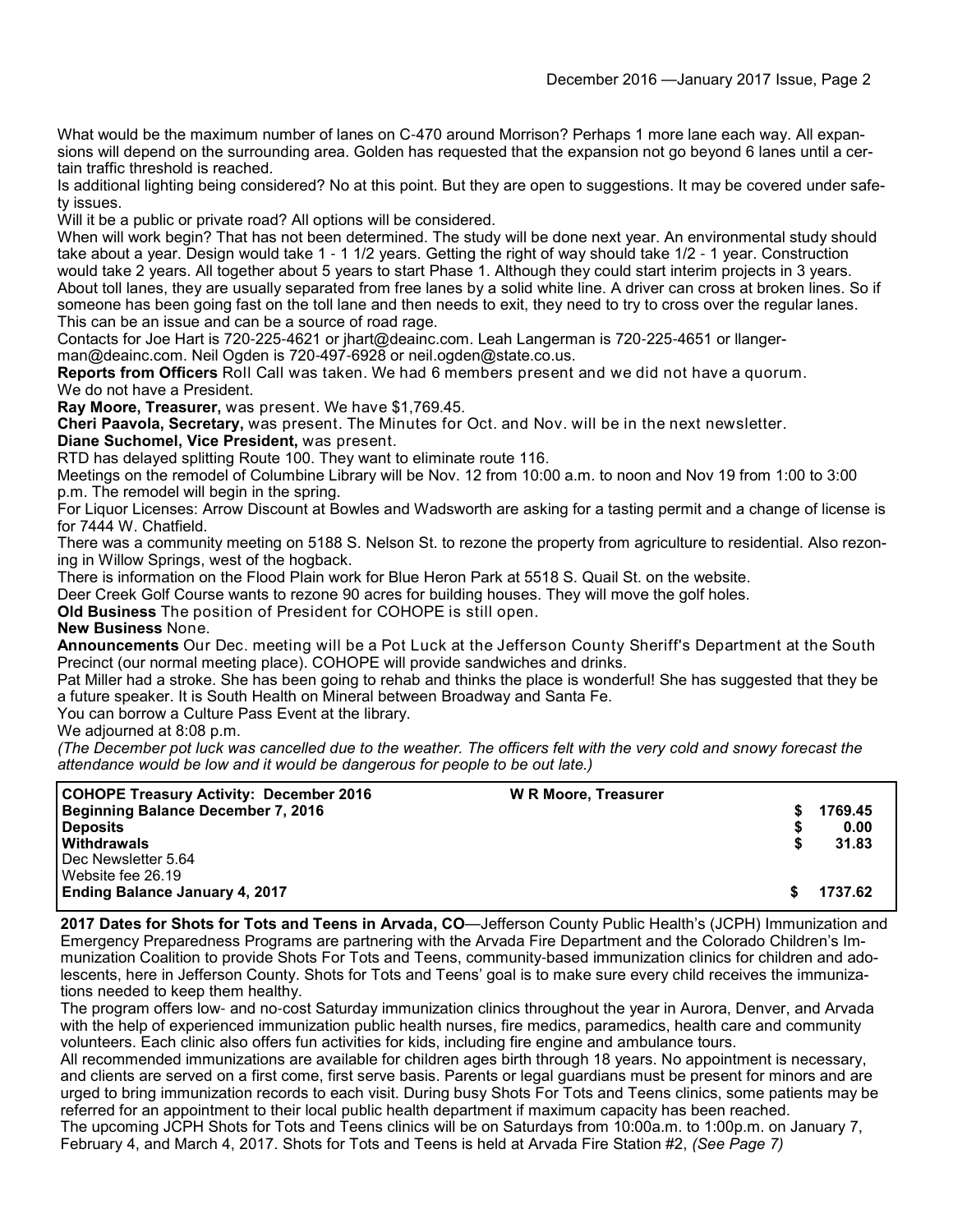# **THE BACKYARD**

## Columbine Hills News

**President's Corner** — December 2016 I hope to keep this short this month. It looks like we've finally had some fall weather – I'm not complaining mind you, but my yard is probably the driest it's ever been. I enjoyed the awesome fall, though I don't look forward to shoveling and running the snow blower. I'd rather still ride the motorcycle to school each morning. I know I will miss good tomatoes the most. Those pink fleshed tasteless hot house tomatoes just don't do it for me.

I hope you enjoyed the late fall hayride. We as the CHCA board have fun hosting events for the community. Again, special shout out to those who came early and set up the tarps/lights and treats that we have each year. The next event on our calendar is the chili cook-off in January. Start getting out those secret ingredients and make your best concoction. If you participate in these activities please consider signing up as a member of CHCA so that we can continue to host neighborhood contests. We will not be having a formal board meeting in December – the month seems to be getting shorter and we have so many plans for other areas of our lives.

Just a friendly word from your pres, I know conflicts arise between neighbors about oh . . . cars, dog poop, noise, trash, branches, mobile homes, lack of mowing and shoveling, signs, bushes, leaves – you get the picture. I know there are difficulties with living in close proximity to neighbors as well as benefits. I'm asking you to be gracious in dealing with issues. Yes, issues need to be resolved – please take the steps to resolve matters and not let them fester on the back burner of your mind – I'm asking you to resolve them peaceably and with understanding. Talk things out with your neighbors; do your best to keep on a friendly basis. As always; Be the kind of neighbor you wish you had. — *Randy Montgomery, CHCA president, rmontgomery@frcs.org*

*From* **CHICA BOARD MEETING, November 12, 2016**—Meeting called to order at 9:04 a.m., at St Philip Church. Officers present: Randy Montgomery, Don Hochhalter, Jennifer Gerdes. Board Members present: Ralph Miller, Ruth Severns, Steve DeMarco, Michaelle Otto, Kelly Goodbar. Community Members present: Alicia Combs Ralph presented the treasures report. Seconded by Jennifer Gerdes

**Old Business:** Membership status: 301 members

**COHOPE -** Council of Homeowner Organizations for a Planned Environment. Ralph was able to speak with Casey Tighe, one of the commissioners and got his information. Was told if we ever have an issue to contact him directly. Stone – Still looking for an engraver. We will be getting a gift card for Don Mance for donating all the brick. Board voted and the vote was unanimous. Randy will be getting the gift card.

**New Business:** Hay Ride – Board discussed who was bringing which items and what will be provided by CHCA. Will be talking to local vendors to see who will donate hot cocoa and coffee. Kelly will talk to Bob from Roberts to see if they will. If not check with other places.

The board will be meeting for a holiday brunch at the Hochhalters for a planning meeting for 2017 events! Happy holidays to everyone!!

Meeting was adjourned at 10:16am

### **Columbine Knolls Voice**

*From* **October 11th 2016 Board Meeting** Meeting called to order at 7:11 p.m.

In attendance: Board Members: Matt Hale, Lee Woodbury, Steve Hantelman, Skip Wilcox, Birgit Whitelaw, Judy Alliprandine, Nathalie McClish, Bryan Slekes

Guests: 6 guests signed the attendance form with one guest refusing to sign for a total of 7.

**Public Comments:** Question about a home complaint submitted to the

board via a phone message regarding landscaping. Matt has talked to the home owners about the complaint. There is nothing in the covenants about landscaping that the board can do.

A second complaint regarding furniture in a yard was reported which turned out to be an eviction.

**Committee Reports: Membership:** Skip is trying to contact all new CK homeowners welcoming them, giving them information about the protective covenants and encouraging them to join the voluntary HOA. There are now 366 members in the HOA. Members have access to the discount card found in the printed directory or online through the website.

**Safety, Beautification and Maintenance:** Clean up Yard of the Month is in the newsletter. Letter to duplex owners asking them to take care of the unsightly weeds. We need to find out who really owns this property so we can notify the correct people so they can clean it up.

Sheridan entrance being watered by Birgit to keep the plants alive.

Christmas decorations need to be looked at.

**Covenants and Architectural Control Committee:** A suit was filed against two home owners in April 2016 regarding covenant violations. The court ruled in favor of the HOA. The two home owners have filed an appeal. The appeal can take a long time.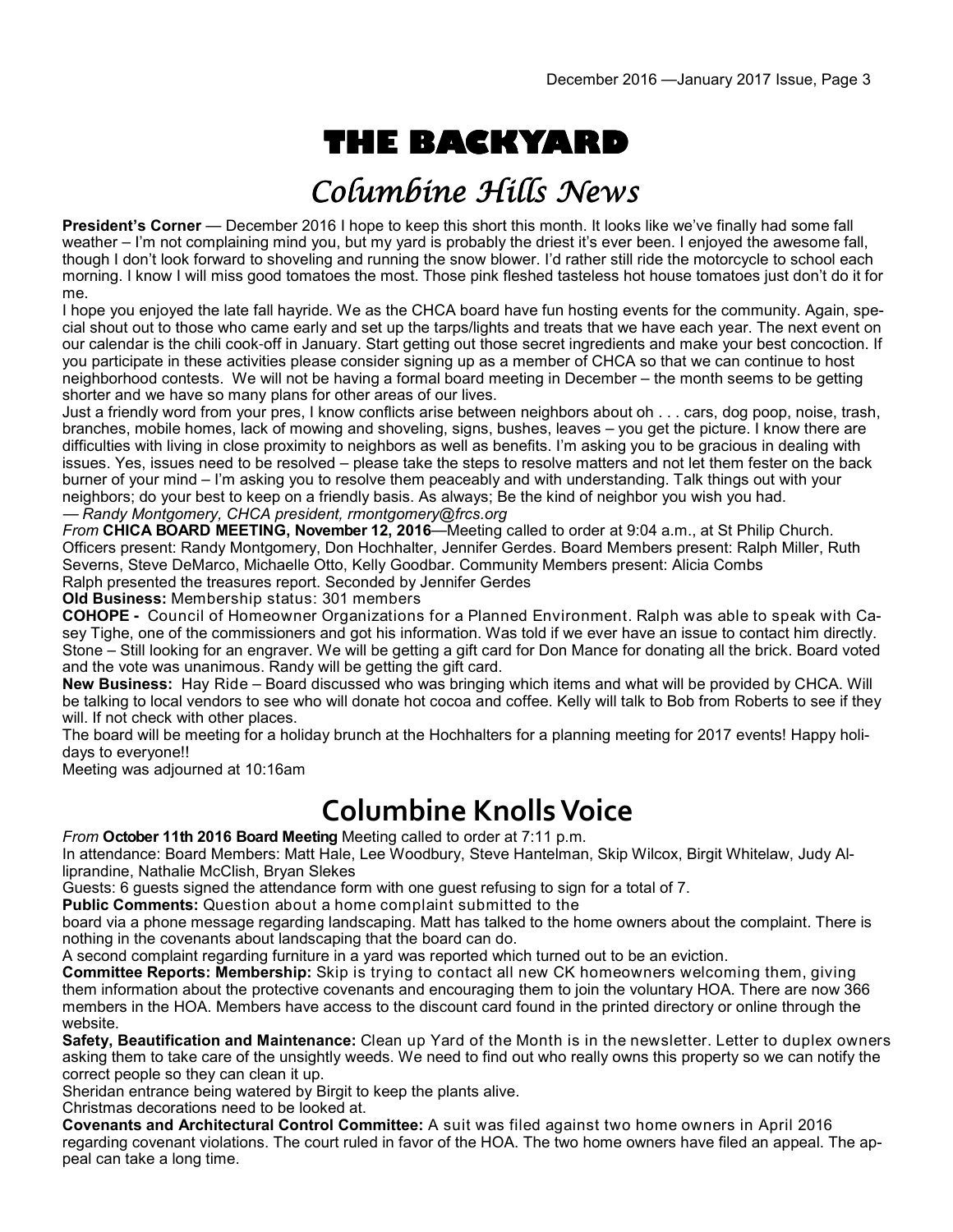Shed size discussion – what is the most common size for a shed? We need to create some better guidelines for the community.

**Special Events/Programs:** Halloween event coming up on October 28th. We need volunteers.

**Treasurer's Report:** Reports were emailed out to the board. Skip to take over all aspects of the membership process.

**Old Business:** Still a board member opening – What is the process to elect a member? Board member vacancies that occur between Annual Membership Meetings can be filled by an appointment by the Board. That appointment expires at the next Annual Membership Meeting. At each Annual Membership Meeting an election is held to fill any Board vacancies.

**New Business:** Web site – Steve requested permission to move the domain registration from Network Solutions to Google to save some money.

Should we change the November board meeting date due to the national election? Majority of the board not in favor of moving the meeting date so the November meeting will be the 8th.

Nominating committee for open board spot – Matt and Birgit will be looking to nominate a new member.

Lee discussed the idea of re-instituting the process of sending a letter to the owner/seller and listing agent of any new "FOR SALE" listing of homes in Columbine Knolls to make sure they understand the protective covenants for the community.

Lee discusses the idea of getting one trash truck company. What about a survey on companies used and days they pick up?

Rename meeting from board meeting to Home Owners Meeting suggested.

Lee motioned to start executive session / Skip seconds, all in favor. Executive Session Start: 8:30 pm – 8:42 pm Agenda: Share attorney information

Lee motioned to have our attorney represent us in the court appeal case / Skip seconds, all in favor. Adjourn at 8:50 pm.

#### **Columbine Knolls South II REVIEW**

*From* **President's Corner** Happy Holidays to everyone in our Columbine Knolls South II community! By the time you receive this newsletter Thanksgiving will be over and everyone will be busy planning for their next holiday. This is a great time to reach out to those less fortunate and offer a helping hand. I am so grateful for the beautiful community we live in and for the support of family and friends.

Our next CKSII HOA sponsored event will be the Annual Holiday Hayride on Sunday, December 4 from 6PM to 8PM. Please join your fellow neighbors as the horse drawn wagon makes its way from the Coronado School parking lot through the community while participants sing Christmas carols and look at the spectacular decorations. Meanwhile, Santa will be stopping by and hot chocolate with goodies brought by your fellow neighbors will be enjoyed. A big thanks to Bob and Stephanie Haborkorn for chairing the social committee this year and the following volunteers who will be helping to make this event a success: Joseph Alcala, Jennifer Blake, Dean Fitches, Bob Pellegrini, Robert Sudar and Tom & Donna Tellschow!

Thank you to those who attended the November HOA Meeting. We had several really good discussions that will be continued into 2017. Lori Bosanko from the Coronado PTA presented information on the new playground initiative. If you are interested in volunteering to help with the new playground or making a financial contribution please contact Lori at loribosanko@yahoo.com. Additionally we had a homeowner suggest working with the Post Office to have a mailbox location added within the neighborhood and another homeowner bring up discussion on adding speed bumps along Morraine and Fairview. More to come on these topics in 2017.

The Columbine Knolls South II Annual Homeowners' Association Member Meeting will be held in the Coronado School library at 7 p.m. on January 10, 2017. At this meeting Association Members will have an opportunity to vote on the 2017 CKSII Budget and elect several open board positions. HOA Board volunteers serve a two year term. In addition to the Board, the community is always looking for volunteers to help with various committees and opportunities to improve the neighborhood. The 2017 proposed budget is posted on the CKSII website for your review.

Please take time to consider how it benefits each homeowner to have a strong HOA and how you could contribute to the success of the Association. Anyone interested in serving on the CKSII Board of Directors or volunteering for one of the committees should contact any Board member to express their interest or ask questions. I would like to encourage all current CKSII HOA members to come to this important meeting to vote on the budget and elect your new board members.

Best wishes for a happy and healthy Holiday Season. I hope to see all of you at the Holiday Hayride! *Jennifer Blake, President CKSII HOA*

**Board Meeting Minutes from November 1, 2016** President, Jennifer Blake called to order the meeting 7:00 pm. Board members Jennifer Blake, Bob Pellegrini, and Pam Horiszny, were in attendance and Bob Haberkorn and Robert Sudar called in to attend via conference line. Roger Borcherding of DARCO Property Management was also in attendance.

**Treasurer's Report:** Debbie was not in attendance so Jennifer reported the HOA currently has 335 members.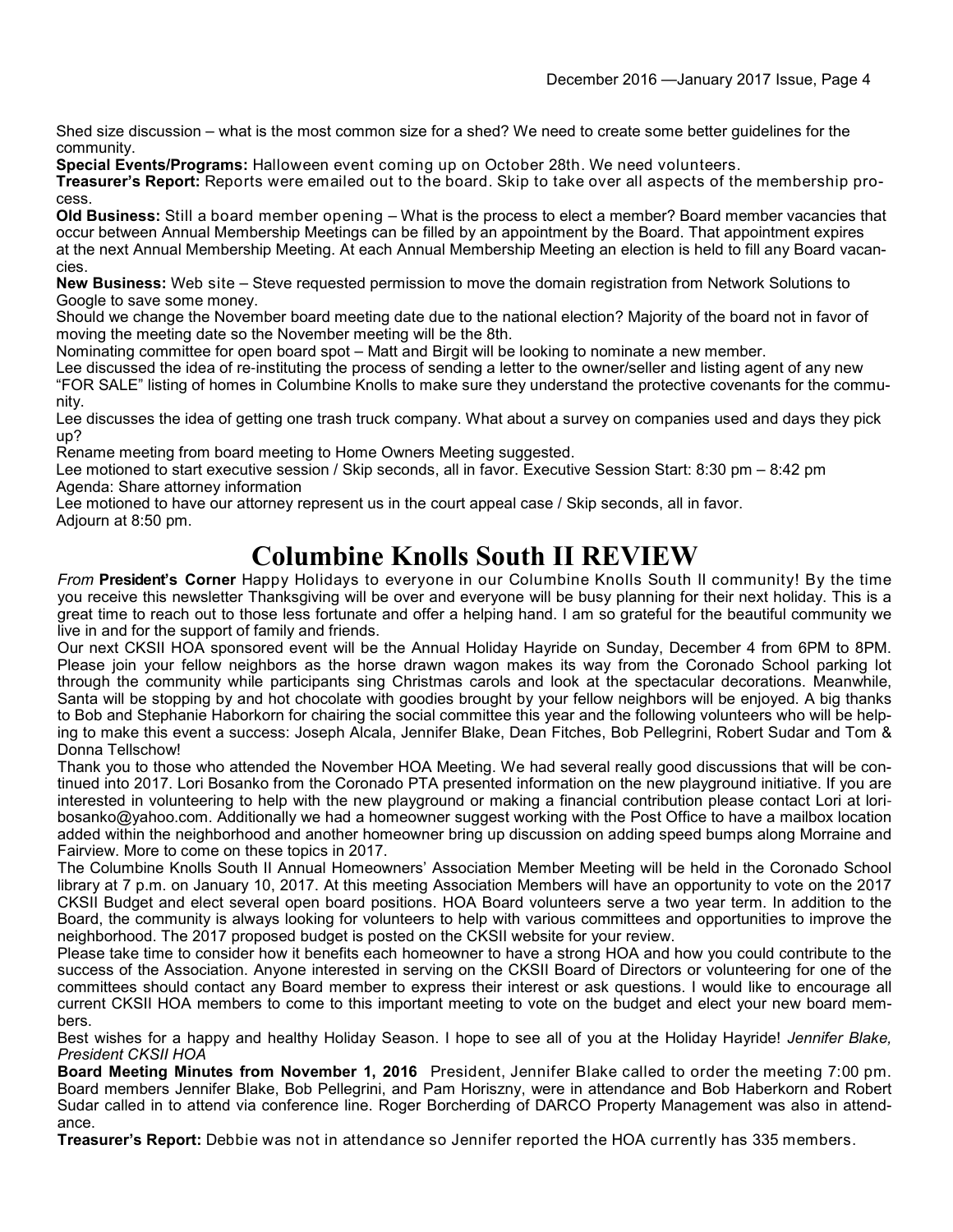**ACC Committee:** Bob Pelligrini reported 9 requests and 9 approved with 0 in pending status. Applications were as follows: 3 for paint, 2 for roofs, 2 for driveway, 1 for a shed, and 1 for landscaping.

**Welcome Committee:** Jennifer Blake reported that the next delivery of welcome baskets will occur later this month.

**Landscape Committee:** Stephanie Haberkorn reported to Jennifer that she has been doing pruning and dead heading at the entrance along Chatfield. It was explained to a homeowner in attendance that this was the only common area under the control of the HOA.

**Social Committee:** Bob Haberkorn reported that the Social Committee met on October 17th to prepare for the Holiday Hayride and all is in order and prepared for the event.

**Management Report:** DARCO reported that three inspections were conducted in October. 26 violations were processed by mail. Included were 6 campers; 1 boat; 2 trailers; 12 trash containers visible; 4 with trash visible in front which including tires, logs, tree limbs, and wood palate; and 1 fence. The fence violation was referred to the HOA's attorney after first getting approval from Board members. The homeowner phoned and advised for the first time that they were having trouble getting a contractor to do the repairs but had finally found someone. DARCO provided two other contractors who could do the job at a reasonable cost in case this contractor failed to perform. After which DARCO advised the attorney to hold up on processing this violation. DARCO drove past the property on the way to the HOA Board meeting and the repairs had not been completed yet.

Updates: Jennifer reported that the Next Door site had 65 new members since our last meeting and is up to 294 neighbors.

**New Business:** Laurie with the Coronado Elementary PTA came to speak to the HOA Board and neighbors in attendance. She explained that the Coronado PTA was leading efforts to replace the playgrounds at the school. They are fund raising and also seeking various grants. One of the factors of the grant review is Community involvement so they are asking for a letter, signed by the HOA Board, in support of the installation of new playground equipment and possible non-monetary support in the form of labor by community members. Coronado has two playgrounds that cater to different age ranges and the PTA is looking to replace both at an estimated total cost of \$250,000. The Board provided Laurie with the signed letter. Additionally, the Coronado PTA is holding a fundraiser at Virgilio's Restaurant on Kipling, where if you bring a Virgilio's receipt into the Coronado office, the restaurant will donate a portion of the value of the receipt towards the playground fundraising. Barb Steward also requested that the Coronado PTA supply an article about the playground fundraising efforts to be published in the upcoming HOA newsletter.

One homeowner in attendance inquired about the possibility of central mailbox systems for the neighborhood to avoid theft that has been occurring with outgoing mail in personal mailboxes. This is something that will be researched to expand understanding about requirements, costs, and whether this would be just for a secure outgoing mailbox or for banks of locking mailboxes in central locations.

Another homeowner wanted to inform the HOA Board and the community that he has spoken to the county about the possibility and process to have speed bump(s) installed on the north end of West Morraine Dr, near the intersection with South Carr St. He has spoken to the homeowners in that specific area and received agreement from them that many cars unsafely speed immediately after turning that corner and because of the bend in the road so close to the intersection, this creates an unsafe environment for pedestrians as well as other vehicles driving on the street. In his conversation with the county he found out that if he can gather enough signatures in the area directly around the identified "speeding zone," then the county will set up their equipment to track and collect data to identify if a speed bump is truly warranted in that location. These speed bumps would be similar to ones already existing in the neighborhood on South Carr St. and West Nichols Ave. The homeowner is willing to take the lead on this and since it is on the county street, the HOA has very little required involvement. The homeowner did explain that if, given the data supports them, speedbumps are installed, each requires a payment of \$4,000 and the homeowner expects that one or two might be necessary. He also explained that the HOA is allowed to pay half of the cost of these speed bumps if it chooses to. There was discussion among the board about other options like more police in the area or those movable signs that display a vehicles speed visibly. The homeowner agreed but thought those were too much of a temporary solution and stated that he would still continue his process with the county. Jennifer asked that the homeowner email her to keep her informed of his progress throughout the process and that he keep in mind that any budget decisions for the 2017 year will need to be approved at the January 2017 HOA meeting. The board was also interested in the requirements to have other stretches of road in the neighborhood be analyzed by the county to see if they warranted speed bump installation as well.

Newsletter Article idea discussion was tabled until members of the board who proposed this topic were present at the meeting. Barb Steward did explain to the board that other articles can be submitted to the newsletter for inclusion by emailing them to the Editor of the newsletter as described in the newsletter itself. Submissions should be emailed to Barb Steward at cksiieditor@gmail.com.

Jennifer let those in attendance know that several HOA Board positions will be opening at the end of the year and will be available for nomination and election at the January Annual HOA meeting.

Upcoming Special Event Dates: December 4, 2016 – Holiday Hayride, June 2-3, 2017 Community Garage Sale, June 3, 2017 –Donation drop off in Coronado School Parking lot, June 7, 2017 – Large Item Pickup, December 3, 2017 – Holiday **Havride** 

The meeting was adjourned at 8:23 p.m.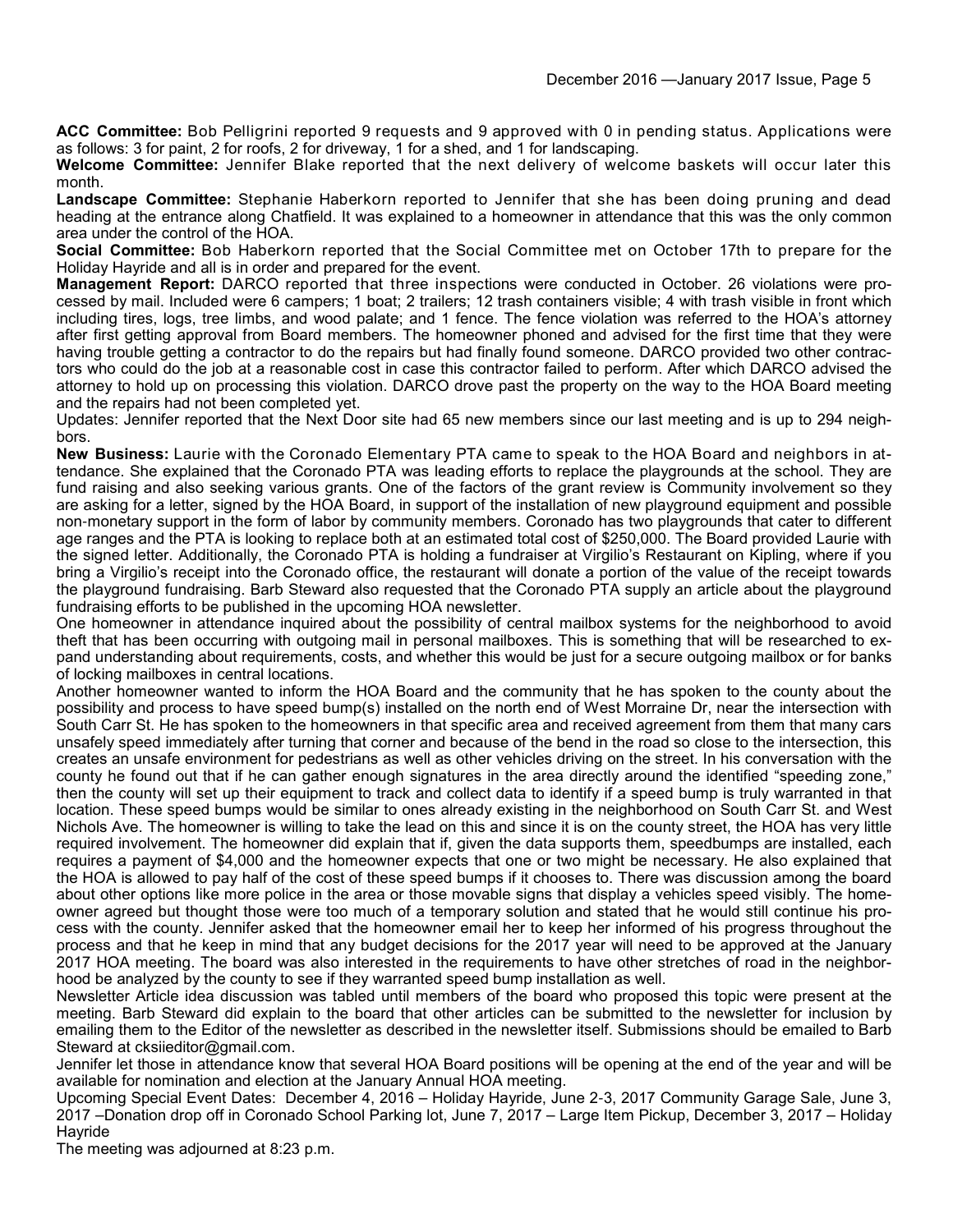#### Columbine West Civic Association Newsletter

*From* **A Moment With The Board** The November 9th, CWCA meeting of volunteers was at Dutch Creek Elementary where there was approximately 35 residents & (3) Jeffco Sheriffs in attendance. This meeting was totally dedicated to share information about safety and security in Columbine West that was written about in the November CWCA newsletter. Our neighbor Lucy Duncan asked the sheriff dept. to bring critical information to the meeting that could shed light on criminal activity that has been conducted around Fremont/ Webster. The sheriff dept. also shared information about crimes of opportunity and how we can all work on making our homes and neighborhood safer. Many of us have never had any issues with criminal activity, so it opened our eyes to focus on ways to help prevent potential crimes. Taking steps to help prevent crime in our neighborhood is a smart way to protect ourselves and our family. But it's also an investment in our community and our quality of life. To learn more about crime prevention services, call 303-271-5807 or email crimeprevention@jeffco.us. Remember that the JCSO Deputies asked neighbors to report any suspicious activity to the Tip Line phone at 303-271-5612, please be able to provide a description of the activity, along with license plate number, which is crucial.

Thank you to those who took the time to attend and share your thoughts. Our new meeting night is the 2nd Wednesday of the month, we hope this change might help neighbors who couldn't attend find the time to join us.

If you have questions or any suggestion of ideas feel free to email CWCAtalk@gmail.com. Look forward to hearing from the community. Residents are encouraged to attend any monthly meeting.

#### The Leawood Rapporter

*From* **Leawood Civic Association Minutes November 2, 2016** Board Members Present: Paul O'Connor, Richard White, Debby Baker, Chip Langowski, Rhonda Eveleth, and Nancy Bock.

The meeting began with a discussion of the Treasurer's Report, which included LCA's current account balances, payments received, and outstanding bills.

The board discussed limiting the neighborhood garage sale to one time per year due to limited interest. LCA membership stands at 170 members.

The Santa Party is on Wednesday, December 7th from 6 to 8 P. M. at Leawood Elementary. Pinto Pictures will again be providing the free 4" x 6" photos with Santa. Volunteers are needed to help with refreshments and crafts. Board members are to bring cookies or other snacks. Nancy will bring punch and crafts. Banners advertising the party will be put out by December 3.

Paul volunteered to contact Mike Shaw regarding help with the Jay Court entrance holiday decorations. New Christmas decorations and tree ornaments are needed. They will be purchased after Christmas when prices are lower.

Information about the annual Holiday Lighting Contest will be included in the December Rapporter. Prizes were increased to \$40, \$30, and \$25. All judging results need to be texted (303-519-3206) to Richard by December 18th. Contest results will be listed on the LCA Website and LCA Facebook page. Due to printing deadlines, the Contest results will not be included in the Rapporter until the February issue.

The end-of-year dinner for Platinum Level LCA members and the LCA Board will be held December 13 at 6:00 p.m. at Hacienda Colorado. Paul will provide the platinum member list.

Paul, Richard, and Debby stayed after the meeting to work on the financial audit.

There will be no LCA Board meeting in December due to the Santa Party and the dinner.

The next LCA Board meeting is scheduled for Wednesday, January 4, 2017 at Leawood Elementary.

*From* **Leawood Metropolitan Recreation and Park District Minutes November 9, 2016** The meeting was called to order at 6:34 p.m. at Leawood Elementary School's Teacher's Lounge by President Kyle Sargent. Members present were: Directors, Linda Smith/Secretary VP, Donna Snyder/Treasurer, Debby Baker/Special Projects, Jennifer Dawe and Dave Padilla, Parks Manager.

**Public Comment/Correspondence** - Donna reported the IRS acknowledged that the forms sent to the wrong address would still require a late penalty charge. Donna moved the \$15 penalty be paid, Linda seconded and the motion passed. Kyle and Dave reported on a resident's concern about tree trimming that was done in Raccoon Park near his property. Another resident sent Kyle an email thanking the Board for the tree trimming in Weaver Park and how nice it looked. **Treasurer's Report –** Donna presented the Treasurer's Report. Income included a small amount from property taxes

and ownership tax income. There is outstanding property tax revenue based on the numbers we were given from the county from last year. Invoices for the month include: Denver Water, Weston Landscaping, United Site Services, Waste Management, Xcel Energy, IRS late fee, Rich's invoices for trash removal, Dave's invoice and reimbursement to petty cash. Linda moved the Treasurer's report be received and bills paid. Jennifer seconded and the motion passed.

**Parks Manager Report –** Weston has done their last mowing and they continue to do a little more fall clean up. Tree trimming in Weaver is almost complete and a few trees will be trimmed in Raccoon Park. The project should be complete by the middle of November. Dave continues to water the replacement tree in Weaver and the new tree in Raccoon Park. Weston trimmed a tree growing on park property in Raccoon Park but was leaning onto a resident's property. The tree was leaning at a 45-degree angle. Weston was able to trim it back and we should be okay until we need to remove the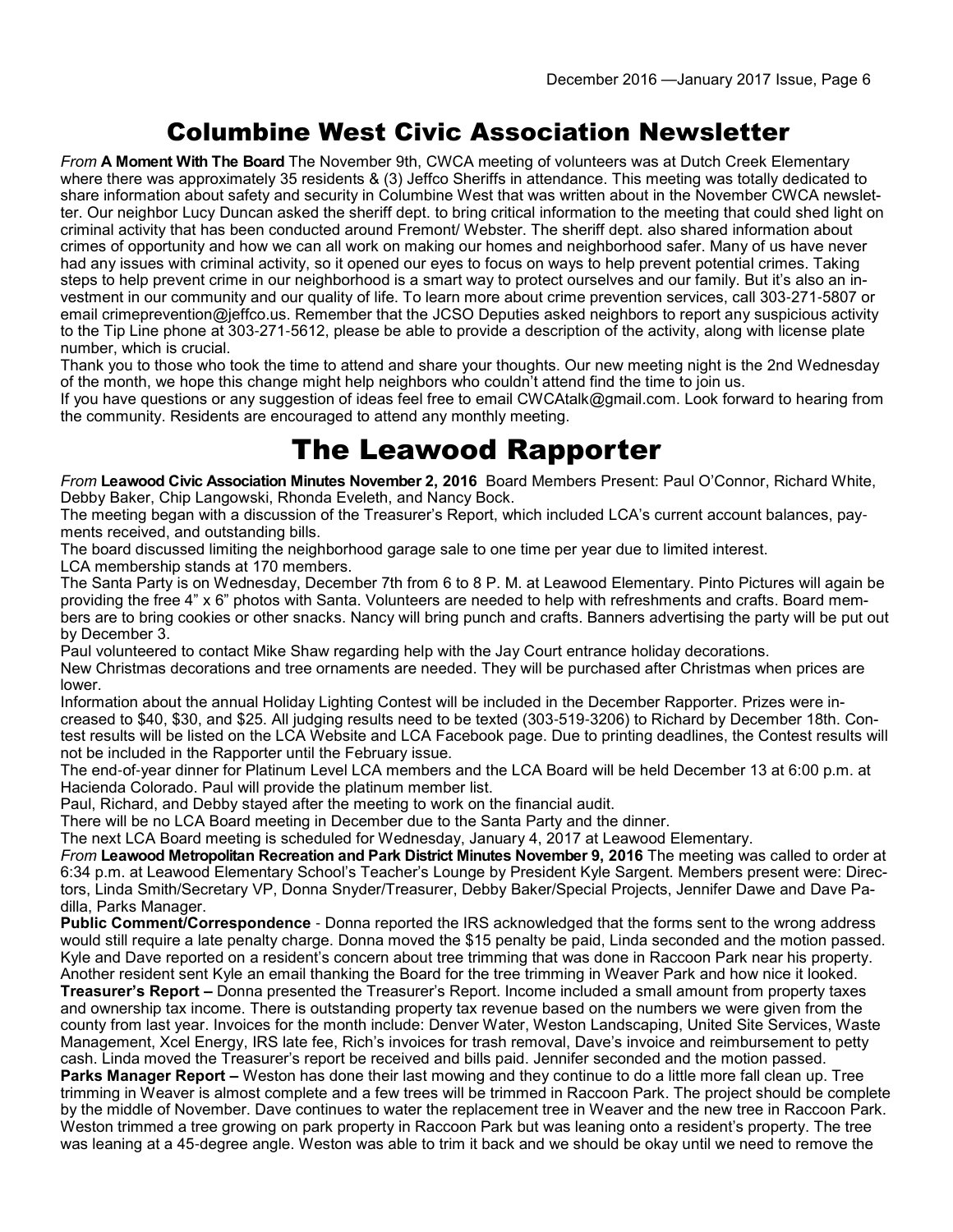tree. Doggie bags were inspected and replenished as needed.

**New Business –** Leawood Park diamond lease request - South Jeffco Sports requested permission to use the baseball field at Leawood Park for the March - June 2017 season. Kyle will respond that we have considered the request and will get back to them after the first of the year.

**Old Business – 2017 Draft Budget -** The review of the preliminary 2017 budget continued. Donna reported information from the County showed that assessed property tax income had decreased a bit, so an adjustment to income was made. Donna moved and Jennifer seconded that we move forward with the preliminary budget. The motion passed. Final approval will take place at the December 14 meeting. Linda reported our public notices appeared in the Columbine Courier on November 2nd and November 9th. This is required per statute notifying the public of our budget and that it can be reviewed at the home of Kyle Sargent, 6328 S. Harlan Way.

**2016-2017 Projects –** Items were discussed for 2017 projects. Jennifer is finalizing the new format for keeping track of our projects.

The meeting was adjourned 8:02 p.m.

Meeting Dates Day/Time: 2nd Wednesday of each month (unless noted), 6:30 p.m. Location: January to May – Leawood Elementary School June, July and August – Park pavilions or Board member's homes (school is closed) September to December – Leawood Elementary School

Posting location: District Board's agendas are posted by the Clerk to the Jefferson County Board of Commissioners board at the county.— *Linda T. Smith, Vice President and Secretary*

#### Woodbourne

*From* **Notes From the Board** It is hard to believe that it is December already. For me, the time between Thanksgiving and New Year's Eve is always one of joy and contemplation. The joy comes from seeing my family, friends, and neighbors doing well and being happy. I appreciate being able to walk and drive through our neighborhood and seeing how much everyone has decorated. I know that when we return home from an outing at night my kids always want to take a detour by one house or another just to see the lights. In this festive holiday, how could I say no to such a simple request to bring joy to their faces?

This contemplation comes from reflecting on those in our neighborhood who have lost someone special this year or in past years. I also reflect on those who are less fortunate and must turn to food banks or other assistance to have a holiday dinner. Some have a feeling of hopelessness and need someone to reach out to. It is in reflecting on others that I truly appreciate what I have, and I am mindful of those who have less. I also do my best to bring the holiday spirit in word and deed to everyone I interact with. I would like to think we can all share this in common regardless of religion, political affiliation, or any other potential divisions that we may have in life.

With that being said, I hope that all of you will come to the Cookie Exchange and Hay Ride on December 17. We have three wagons this year, and it is great fun to go through the neighborhood. —*James Meyer, President*

**Puffers by Sheriff Jeff Shrader—**Breaking into your car takes seconds. So does preventing it. Law enforcement is encouraged that, according to Coloradans Against Auto Theft, 66 percent of Coloradans say they NEVER leave their cars running unattended. Despite the growing percentage of Coloradans becoming more 'puffer- wise' there are still quite a few exhaust vapors emitting from pipes on cold days. Thieves see the vapors as an open invitation to steal the vehicle, but the thief rarely stops there. We've seen both a rise in auto theft and the serious, violent crimes associated with it.

Warming up a car on a winter day may not seem like a big risk in the moment, but the result providing free transportation to a car thief is a risk too great to take. Our goal is to successfully combat auto theft by working hand-in-hand with our citizens and our partners to reduce motor vehicle theft with education. Jefferson County Sheriff's Office asks that you please share these reminders (and the above video link) with your friends, family, and neighbors. If you would like to report a puffer please call our non-emergency line at 303-277-0211.



Auto theft facts, a hot spot map and prevention tips can be found on the Coloradans Against Auto Thefts (CAAT) website. CAAT is a statewide auto theft prevention initiative to raise awareness of the problem and educate the public on how to reduce their chances of falling victim to auto theft.

5250 Oak St. Arvada, CO 80002. Fire station #2 is accessible by RTD bus line #100 to Miller Street and Ridge Road stop, and beginning in October, light rail G line to the Arvada Ridge stop. For more information, or to make an appointment at one of our regularly scheduled immunization clinics offered Monday-

Friday, please call 303-239-7078. *From Jeffco Website*